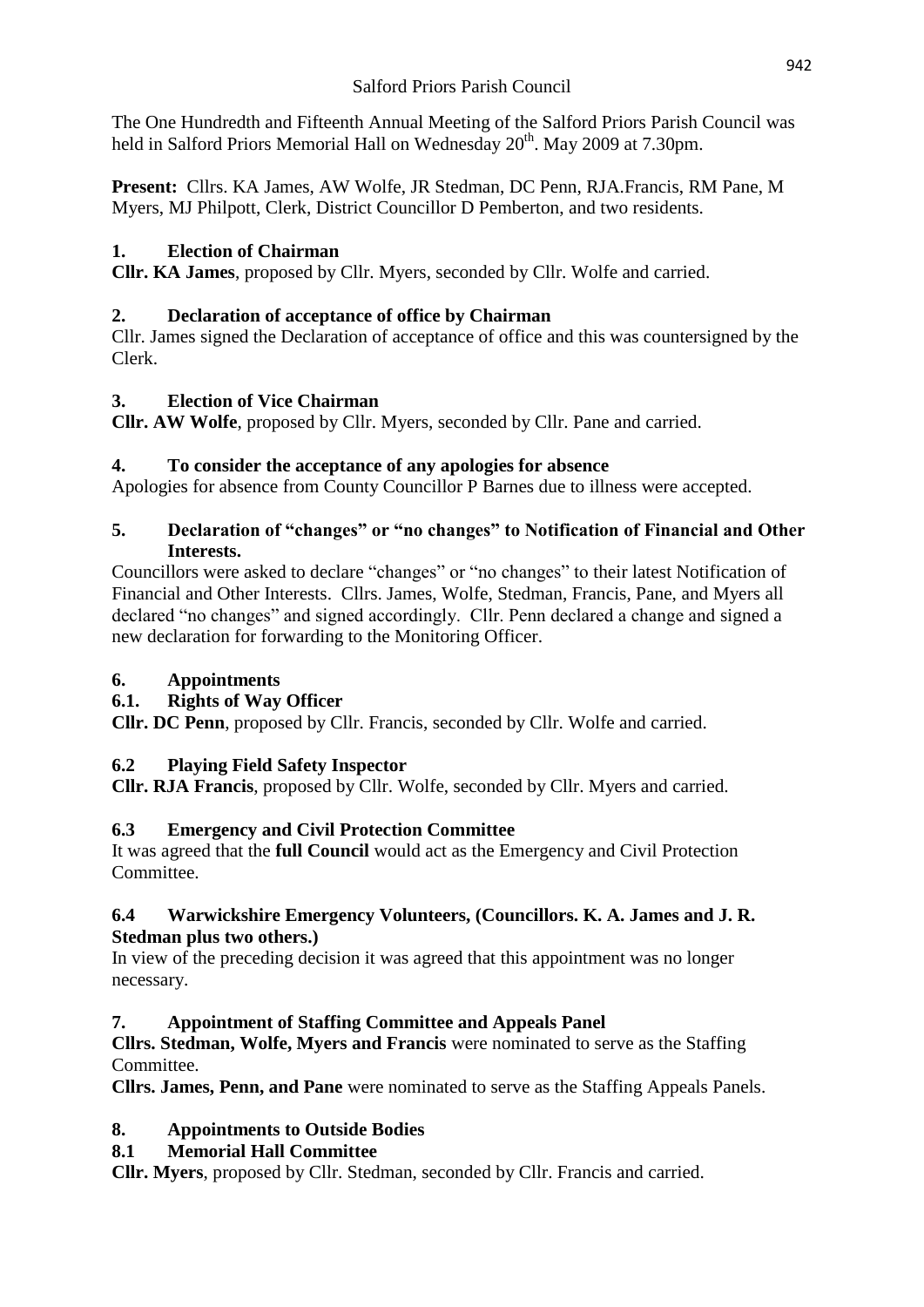### **8.2 Warwickshire Playing Fields Association**

**Cllrs. James and Francis**, proposed by Cllr. Myers, seconded by Cllr. Wolfe and carried.

#### **8.3 Advantage Alcester**

It was noted that this organisation appeared to have been dissolved.

### **8.4 TOPS Management Committee**

**Cllr. Wolfe**, proposed by Cllr. James, seconded by Cllr. Stedman and carried.

## **8.5 Perkin's Educational Foundation**

Council noted that the Council's representatives on the Perkin's Educational Foundation were Mrs Janet Satchwell, Mrs D King, Dr. S Roberts, and Dr S Juned.

### **9. Appointment by Office**

The following appointments by virtue of office were confirmed

## **9.1 Warwickshire Association of Local Councils - Chairman and Vice-Chairman**

**9.2 Sand and Gravel Liaison Committee – Chairman, Vice Chairman and Cllr. J Stedman**

### **9.3 Rambling Association - Rights of Way Officer**

### **10. Date of next meeting**

Ordinary Meeting of Parish Council to follow the Annual Meeting

Ordinary Meeting of Parish Council to be held in the Memorial Hall, Salford Priors, on Wednesday  $17<sup>th</sup>$ . June at 8.00pm.

## **11. Cllr. JR Stedman**

The Chairman informed the meeting that Cllr. Stedman had now completed 25 years of unbroken service on the Parish Council. He thanked Cllr. Stedman for his sterling work for the Council and his advice and support during this long time and presented him with a small token of his appreciation to mark the occasion.

#### **12. Closure of meeting**

The Chairman closed the meeting at 7.45pm.

**Signed**.............................................................. **Date**....................................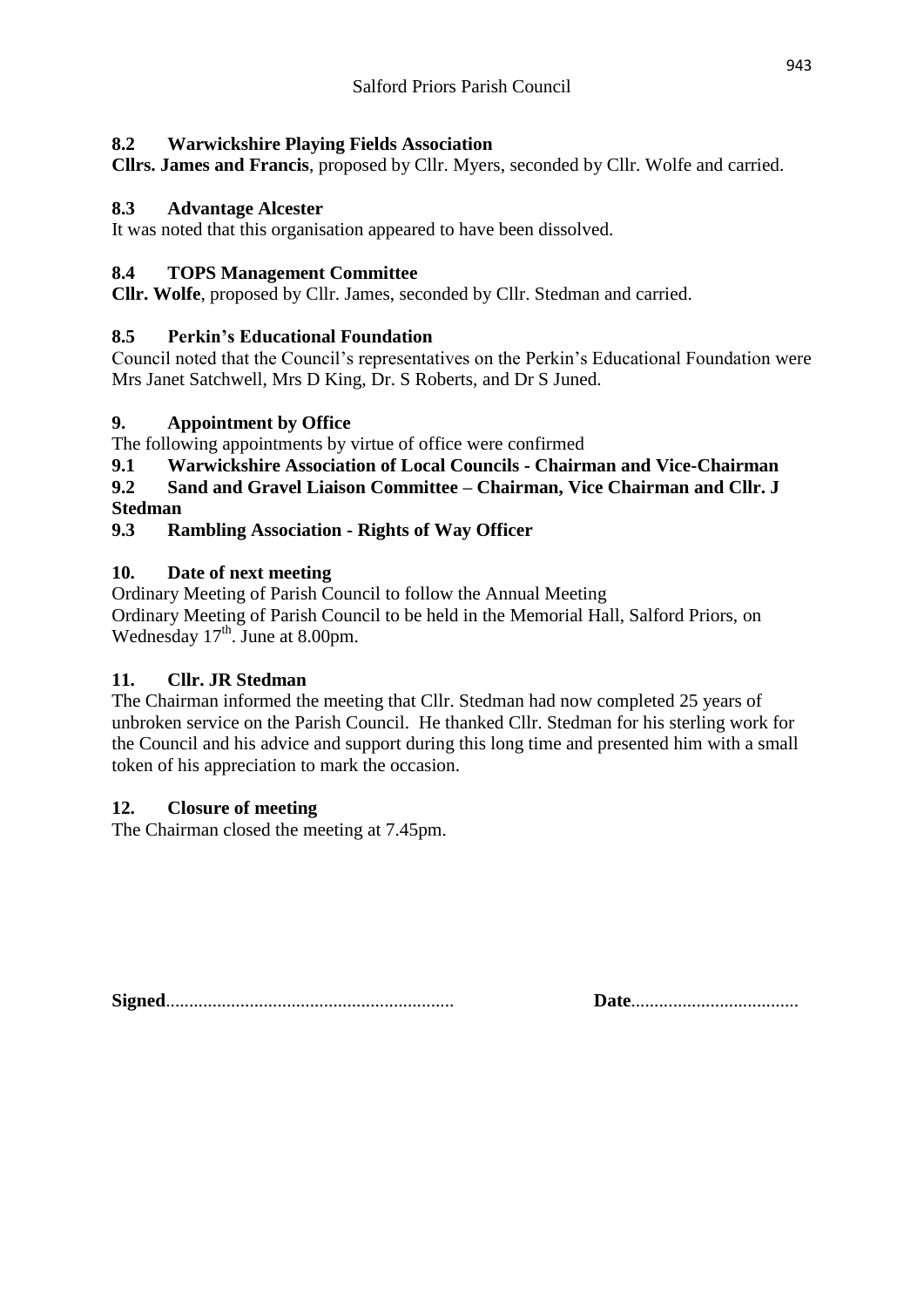#### **Minutes of an Ordinary Meeting of the Parish Council held in the Memorial Hall, Salford Priors, on Wednesday 20th. May 2009 at 19.45hrs.**

Present: Councillors, KA James (Chairman), AW Wolfe, JR Stedman, M Myers, RJA Francis, RM Pane and DC Penn.

Also in attendance: District Councillor D Pemberton, MJ.Philpott, Clerk, and four members of the public.

#### **1. Apologies for absence**

Apologies for absence were received from County Councillor P Barnes due to illness.

## **2. Declarations of Office and Disclosure of Interests**

**2.1 Register of Interests:** Members were reminded of the need to keep their register of interests up to date.

**2.2 Declaration of Interests:** Members were reminded that they were required to declare and disclose any personal or prejudicial interests in items on the agenda. Councillors with a prejudicial interest were required to leave the room for the relevant agenda item.

Cllrs. Francis and James declared personal interests in the item 15.4 as members of the Salford Priors Fete Committee.

## **3. Open Forum**

**3.1 Have your say:** No under 18's were present.

**3.2 Public Participation:** Mrs Sharpe showed councillors a cotton tote bag with photos of Salford Priors which Salford Ladies were selling for £2 each. She and Mrs Seville said these were available for sale as also were note-lets also with pictures of Salford Priors. They said that a recent coffee morning had raised £450 for charity. The Chairman congratulated the ladies and asked the Clerk to send a bag to Cllr. Gillian Roach, the new chair of SDC. It was also agreed the Clerk should provide some free copies of the Salford Seven Walks for Mrs Sharpe to distribute. Mr Fenlon reported on support received regarding Berry Coppice from Abbots Morton and the Avon Vale Railway, the latter having sent a petition with over 250 signatories to WCC.

## **3.3 Ward Members' Reports**

Cllr. Pemberton congratulated the Chairman on serving 21 years in the Chair of Salford Priors Parish Council and Cllr. Stedman on serving 25 years as a councillor. He reported that at the District Council Annual meeting it was resolved that the Council would now operate one Planning Committee (as opposed to the East and West Area), for a trial period of one year. Meetings of this Planning Committee would take place on Wednesdays commencing at 6.00pm approximately at three weekly intervals. The meetings would be held at Elizabeth House although other venues could be used in instances where an application was being considered which was of particular local significance. Agendas would be published on the website, not less than five days before the meeting. Cllr. Pemberton also referred to Members' expenses and noted that our District Council representatives had only claimed their basic allowance (£4500 in 2008/09) which was taxable. The Chairman said he had also claimed a small sum of £158 for travel.

The Chairman informed the meeting regarding elections as follows: Chairman of Council, Cllr. Gillian Roache; Vice Chairman, Cllr. Sir William Lawrence Bt. He said the Cabinet now comprised Leader, Cllr Les Topham, Deputy Leader, Cllr. Sue Wixey and the portfolio holders for Change & Performance, Cllr. Mike Weddell; Community Services, Cllr. Chris Williams, Environment, Cllr Simon Jackson, Member Services, Cllr. Stephen Thirlwell, Planning, Cllr. George Atkinson,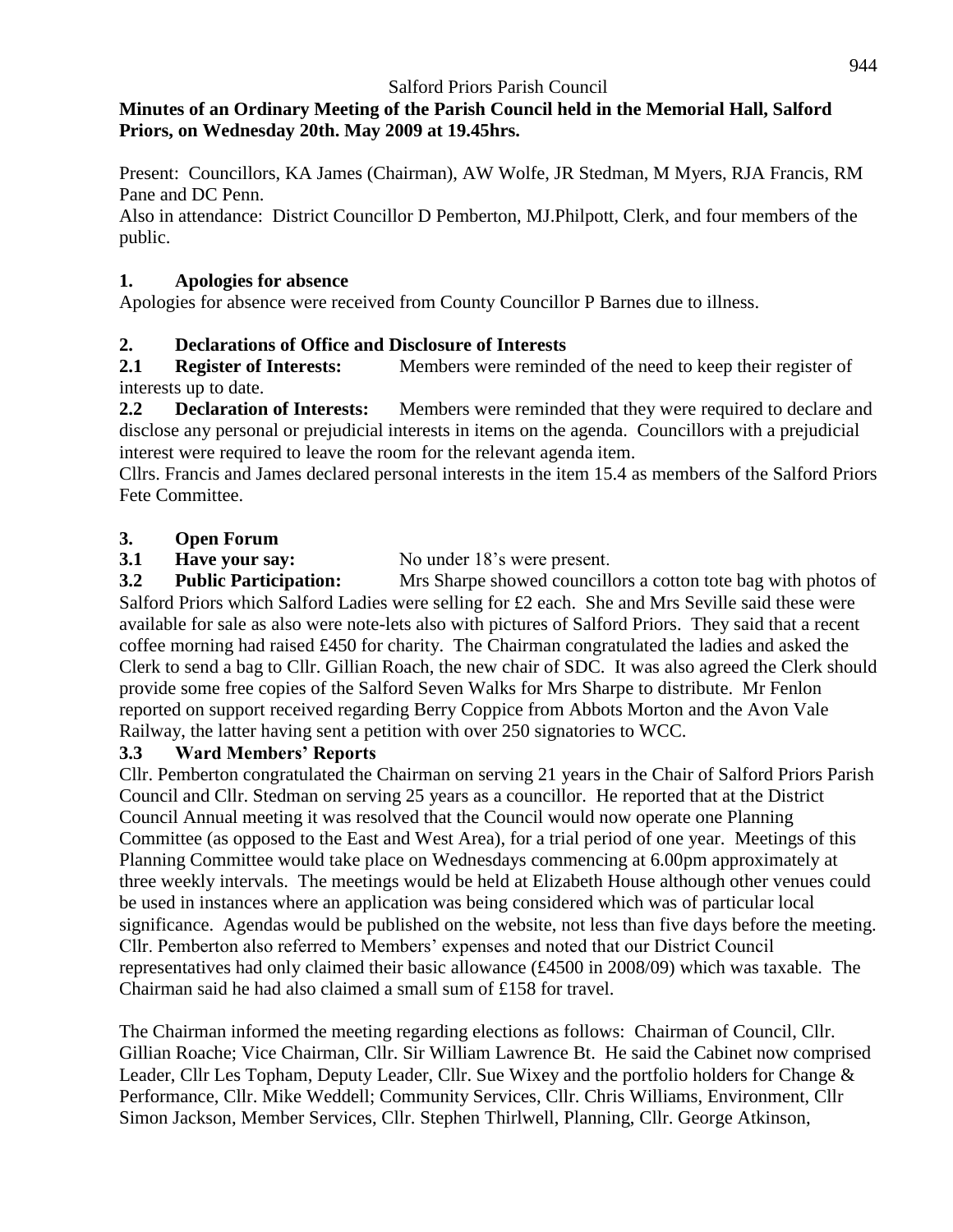Resources, Cllr. Tony Dixon, and Revenues & Housing, Cllr. Stephen Gray. The Chairman said that the cabinet committee on climate change had been abolished.

The Chairman also said the Council established its current Independent Remuneration Panel for Stratford-on-Avon DC in December 2007, comprising four independent members of the public. This panel was required under the Local Authorities (Members' Allowance) (England) Regulations 2003 and subsequent amendments to review and make recommendations to the Council on the range and levels of remuneration for elected Members. Under the Regulations the Council was required to undertake a full review every 4 years. The members of the panel were Mr John Elliott, Director and Group Company Secretary, The Bird Group, Mr Charles Goody, Director, Medi-Avant Ltd., Mr. Alan Bartlett, Retired Chief Officer, Council for Voluntary Services, and Mr. Vic Allison, Deputy Managing Director, Wychavon District Council. In response to questions from Cllr. Wolfe and Cllr. Myers, Cllr. Pemberton confirmed that the car expenses were taxable and that, in his opinion, expenses of cabinet members should be made public.

## **4. Minutes**

The Minutes of the Annual Parish Meeting held on 15<sup>th</sup>. April 2009 at 7.30pm at The Memorial Hall, Salford Priors, were approved and signed by the Chairman.

The Minutes of the Ordinary Meeting held on Wednesday  $22<sup>nd</sup>$ . April 2009 at 7.30pm at The Memorial Hall, Salford Priors, were approved and signed by the Chairman.

# **5. Matters arising from the Minutes - Clerk's report for consideration by Council**

### **5.1 Speed limits for C216 and B4088**

The Clerk reported that he had been notified on 22.04.09 that the EON supply would be delivered "within two weeks". The Chairman noted that work had started on the  $20<sup>th</sup>$ . May.

## **5.2 Progress on drainage works.**

The Clerk reported that the works at Tothall Lane had been completed with a 600mm. pipe being laid between the ditch running along the bottom of the WCC field and Ban Brook. The ditch has been cleaned out over a 50m. length and the works should prevent water being carried onto Tothall Lane. A day had also been spent clearing gullies under direction from Mr Don Penn. The Clerk said that many of the gullies cleaned out actually had blocked pipes further on and this would be reported to WCC Highways. This now completed the works provided under the SDC flood relief funding and the District Council had been informed and thanked for the grant. Councillors said that the extreme rain of the past week had caused some minor problems but generally the new systems seemed to be operating reasonably well.

## **5.3 Lighting in Playing Field.**

The Clerk reported that the lights had been erected and provided just the degree of illumination required by users of TOPs and the Scout Hut. No further communications had been received from local residents. The end of project report had been completed as required by CEMEX and the Warwickshire Environmental Trust and a cheque had been received in full payment for the works. The Chairman said that the lights should be entered into next years' WRCC village projects competitions. Cllr. Stedman asked if thought had been given to his suggestion for some tree planting in the vicinity of the lights to screen them from residents but the Chairman said he did not think this was necessary. However, the Chairman said that it would be necessary to carry out tree planting in the parish in order to offset planned carbon taxes due to the streetlights in the next few years.

#### **5.4 Issues regarding a fund for public subscription.**

Advice had been received from WALC and a copy was circulated to councillors. The advice was noted.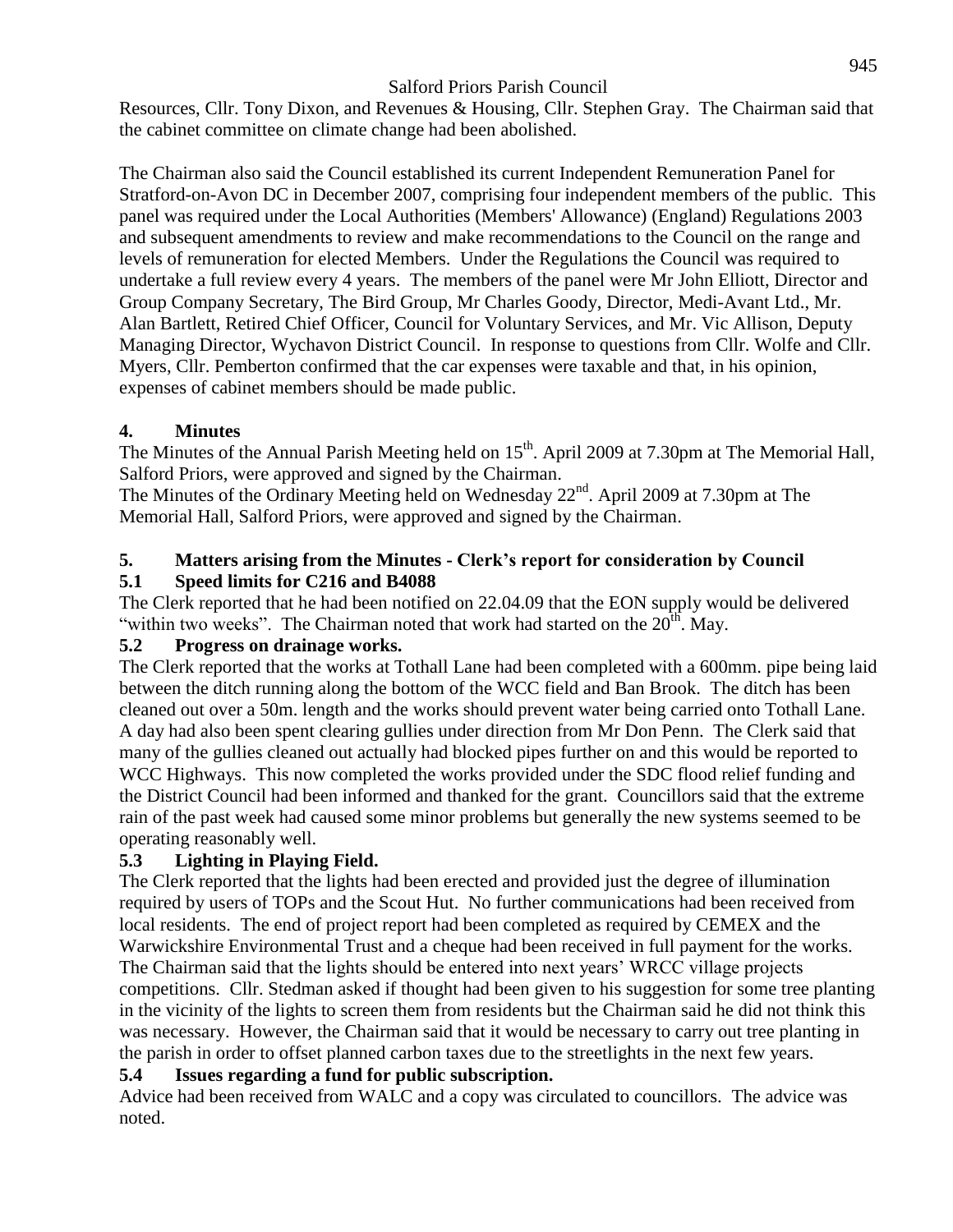## **5.5 Haunching of School Road**

The Clerk reported that he awaited a visit from the WCC Network Management Team to investigate possible improvement works. The Clerk said such work would be extremely expensive and Council would be advised of developments.

### **5.6 Provision of a speed indication post on School Road.**

The Clerk said there was nothing to report.

#### **5.7 Bus stop on School Road.**

The Clerk reported that the possibility of fixing a litter bin to the post was being progressed.

### **5.8 Emergency planning.**

The template for the new form of emergency plan was still awaited from WCC.

### **5.9 Rates payable on TOPs.**

A letter regarding the rates payable on TOPs had been reviewed by the Chairman and forwarded to SDC. The Clerk also reported that a letter had been received from the Valuation Office confirming an alteration to the previous rating list entry. The new rateable value was £1900. The Clerk further reported that he had been asked to produce copies of two full year accounts plus a copy of the regulations governing the Council. These had been provided but he felt it was excessive and the Chairman said he would speak to the Director.

#### **5.10 Footpaths along C216.**

The Clerk reported that Kevin Blount of WCC had informed him that he would be inspecting the footpath to determine the scale of the job. If it just involved clearing off the vegetation he would have funds available; if more serious re-construction work is needed he would have to refer it to Network.

### **5.11 McCarthy Felton Irish Dancers**

The Clerk reported that Mary Felton had been pleased to receive the congratulations of the Council and said that her team would be dancing at the Village Fete.

## **5.12 Training in the power of well-being**

The Clerk reported that WALC had given a price for training of £50 per council but it would be essential that 80 per cent of the councillors were in attendance. The training would be delivered by Alison Hodge and would take about 2 hours. She had indicated that it would be good if a joint session with other councils could be arranged but it was agreed that there was no benefit to Salford Priors. The Clerk was instructed to make arrangements for the training session.

#### **5.13 Dog Bins**

The Clerk reported he had been in contact with SDC regarding the provision of additional dog waste bins as instructed at the last meeting. There had not been a response so far regarding new bins but the dog warden had replied that dog faeces could be put in any litter bin. Cllr. Myers said she considered that three additional bins were needed; at the end of AL17 on Station Road, on Evesham Road where the track from The Orchards emerged, and at the end of footpath AL6 where it exits on to New Inn Lane. The Chairman said that bins would be emptied by the District Council so long as they were on the route of the collection vehicle. It was agreed that Cllr. Myers and the Clerk would meet with an officer from SDC to review possible locations and litter bins in order to present a proper plan to the Council.

#### **5.14 Condition of the A46**

The Clerk said that a letter had been written to the Highways Agency regarding the A46 and the comments from Mr Sharpe. They had replied that some areas with minor chipping loss would be repaired during the financial year 2010/11 and there were no further works planned to replace the carriageway as noise was "not a major issue".

## **5.15 Confirmation of actions taken arising from previous meeting.**

The Clerk reported that the following actions had been taken since the last meeting:

• Bidford PC had been invoiced for the supply of 2000 copies of "Sand and Gravel News".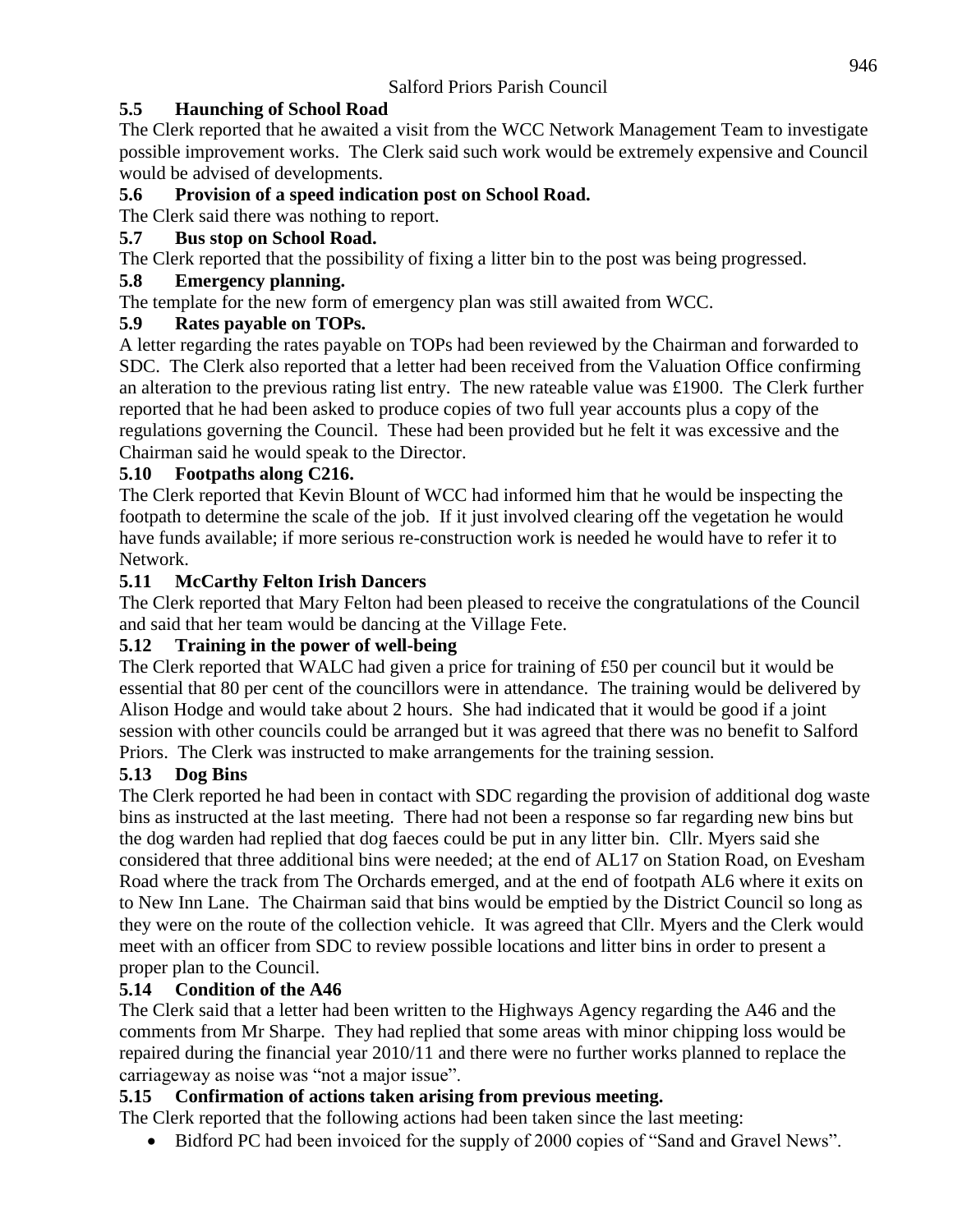- A letter had been sent to SDC regarding the abandoned car outside the Post Office. The car disappeared immediately following the letter. A letter was also sent to the owner of the Post Office regarding litter in the area as instructed.
- A letter was sent to Cllr. Stedman regarding the planting proposed for the Memorial Flower Bed for former Cllr. Maureen Edmunds. Cllr. Stedman reported this had been sent on to her sister.
- A letter was sent to WCC praising the bus service as instructed at the last meeting. An appreciative reply was received and Council would be informed be informed of any changes after the results of the consultation had been studied.
- Cllr. Stedman enquired about faulty street lights at the bottom of Ridsdale Close and the Clerk said that some repairs had been carried out but faults remained. He agreed to inspect with Cllr. Francis to identify the faulty lights.
- Cllr. Stedman then asked if there was any information regarding the path used by the public opposite the shop. The Clerk said this was in hand but Ian Merivale had been off sick and had only just returned to his post.
- In response to a query about the path behind the Bell Inn the Chairman said that enforcement action was being taken against Enterprise Inns. It was noted that work appeared to have started on clearing the area and it was beginning to look a little tidier but there was still much to be done.

#### **6. Main Item**

### **6.1 Report of meeting of Marsh Farm Gravel Liaison Committee held on 30.04.09.**

The Clerk had circulated a draft note of the meeting. The Chairman read the report for the benefit of the residents and explained that the purpose of the meeting had been for CEMEX to promote the site north of Broom Lane. He also said that part of the Berry Coppice site had been withdrawn, that the new entry point would be north of the Turnpike, and that a copy of the response from John Maples MP had been received. The Clerk was asked to write to WCC regarding the quantity of fill required to complete the restoration of Marsh Farm.

#### **7. Amenity, Environment, Highways, and TOPS**

#### **7.1 Play equipment inspections.**

The Clerk reported that inspections had been received dated 27.04; 4.05; 11.05; and 18.05.09 and that the latest of these had been satisfactory in all respects.

#### **7.2 Date for landlord's inspections of TOPs.**

It was agreed to carry out the landlord's inspection on Thursday  $28<sup>th</sup>$ . May at 7.00pm.

#### **8. Communications**

#### **8.1 Newsletter**

It was agreed that the next newsletter should be produced for September in time for the publication of the next stage of the Minerals Plan

#### **8.2 Website**

The Clerk reported that the site was up to date in respect of Agendas and Minutes and the two newsletters were also being uploaded.

#### **8.3 E-mail newsletter**

Nothing to report.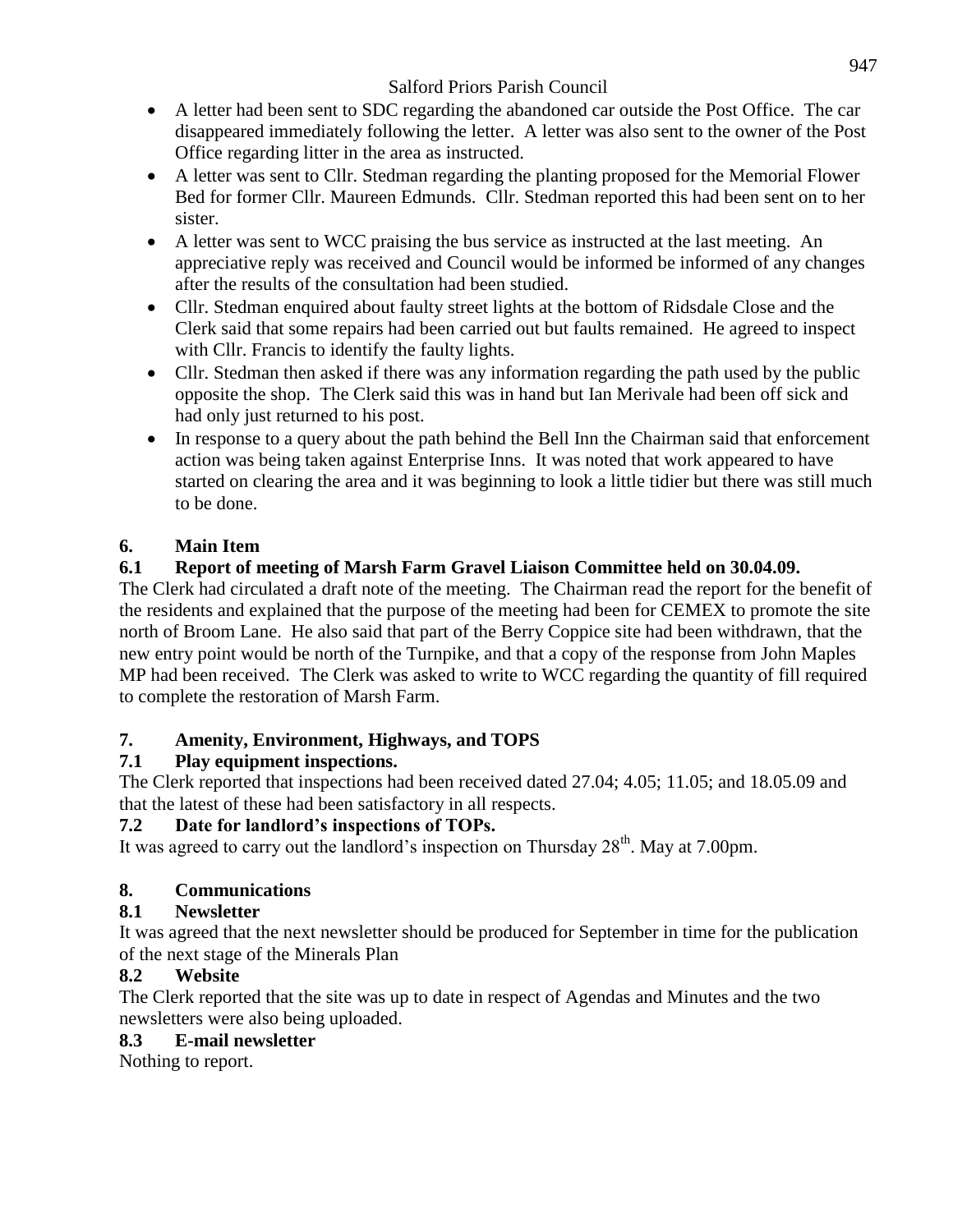### **9. Rights of Way**

### **9.1 Report from P3 Co-ordinator.**

Cllr. Penn reported that a complaint had been received from a parishioner walking the footpath between Tothall Lane and Abbots Salford. Cllr. Penn agreed to inspect the route to ensure it was clearly marked.

Cllr. Myers reported that the polythene covering part of footpath AL6 had been removed.

## **10. Planning general**

The Chairman reported that the County Council had received 8500 responses to the minerals plan consultation with over 250 from Salford Priors. Three petitions had also been concluded and these would be presented to Warwickshire County Council at the next full council meeting following county council elections. There had been more objections to Berry Coppice than any other site in the county.

## **11. New Planning Applications for Council's consideration**

**11.1 09/00807/TPO** Proposed T1 pine: crown lift to approximately 2.5m. Remove deadwood. T2 conifer hedge: reduce and trim. At Kenley House, Station Road, Salford Priors for Mr Brown.

Council considered the application and made no representations.

## **12. Planning Decisions**

None to report.

## **13. Staffing**

## **13.1 Confirmation of terms of contract of employment**

The Clerk provided a copy of his contract of employment for information showing automatic progression through the scale each April subject to no adverse considerations.

## **14. Matters raised by Councillors**

## **14.1 Cllr. James, Trials Bikes**

The Chairman reported that complaints had been raised by Bidford Parish Council, Broom residents, and by Police Sergeant Stuart Wild regarding noise and disturbance from trials bikes in the vicinity of the old railway between Salford and Wixford including parts AL17. The riders had claimed to have permission from the landowners and the Clerk was asked to write to Ragley Estates to check if this was so.

## **15. Consideration of Correspondence Received**

# **15.1 European Parliamentary Elections and County Council Elections from SDC.**

Council noted the information provided.

## **15.2 WCC, dates for community forums.**

Council noted the information provided. The Chairman encouraged attendance at these forums as they provided another avenue to get issues listened to relating to Police, Community Health, and District & County Councils.

## **15.3 Equality and Human Rights Commission, Public Sector Duties.**

Council noted the information provided.

## **15.4 Salford Priors Village Fete Committee, request for donation.**

In view of the reduced precept, Cllr. Myers proposed, Cllr. Stedman seconded, and it was agreed, that a donation of £100 be made to the Village Fete Committee.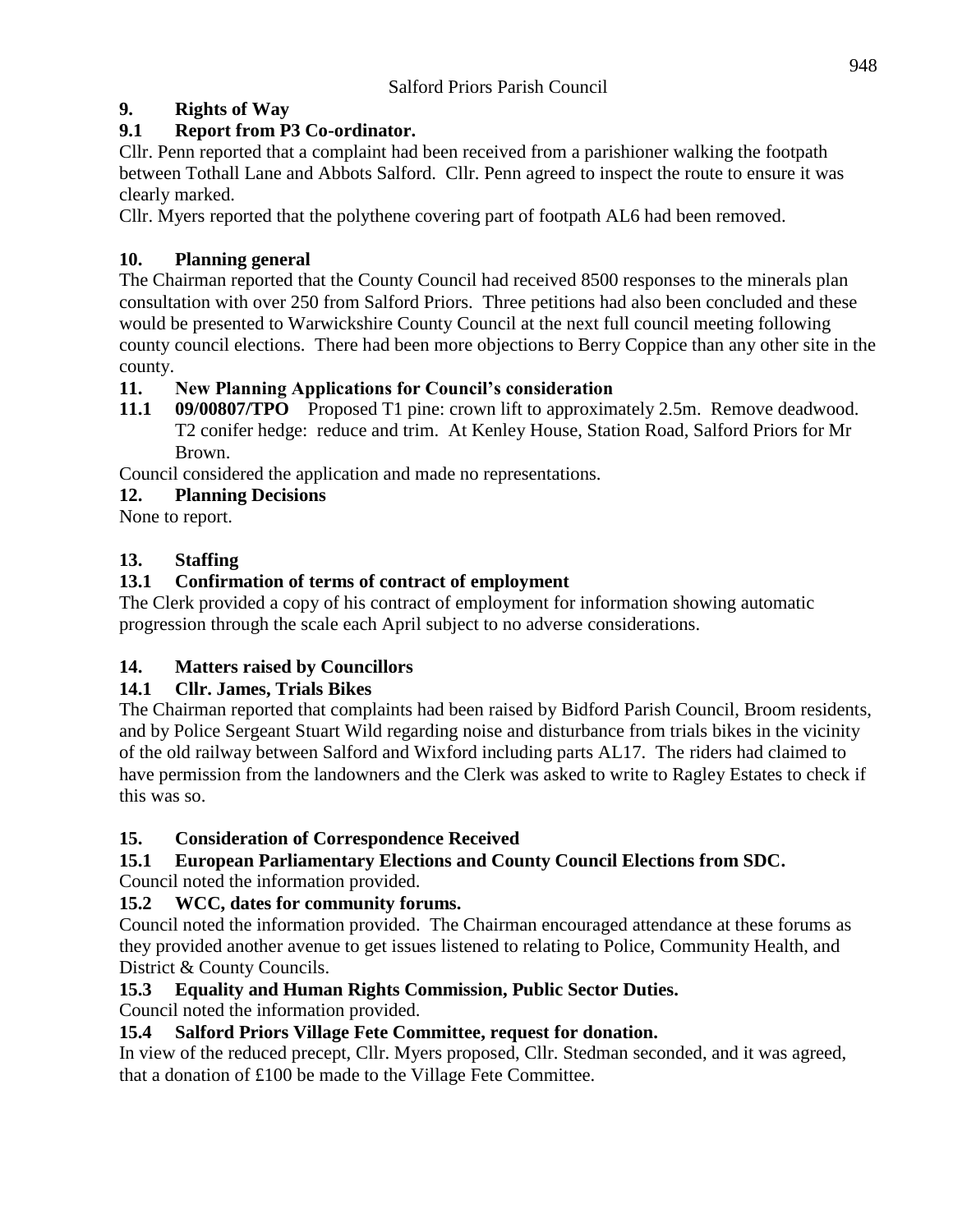#### **16. To Table**

Council noted the following tabled items:

- **16.1** Clerks & Councils Direct, May 2009, Issue 63.
- **16.2** The Clerk, May 2009, Vol. 41, No.3.
- **16.3** Public Sector Equality Duties.

#### **17. Finance**

#### **17.1 To consider and approve the payments and transfers listed in Appendix A.**

Council noted the income transactions in Appendix A Item 20.1

Council considered the expenditure transactions listed in Appendix A Item 20.2. Authorisation for payment was proposed by Cllr. Myers, seconded by Cllr. Wolfe, and carried. Cheques were signed by Cllr. Myers and Cllr. Wolfe.

Council considered the Clerk's proposal to transfer £7500.00 from No.1 account to the Community account. Authorisation for transfer of funds was proposed by Cllr. Myers, seconded by Cllr. Francis, and carried.

#### **17.2 Report on Risk Management**

Council noted the report prepared by the Clerk and approved it as the statement of Risk Management for the Council.

#### **17.3 Report from Internal Auditor**

The Clerk had circulated the report from the Internal Auditor showing that the accounts were in good order. An error in respect of a NALC invoice where the VAT had not been claimed had been found and it was agreed this should be claimed. The Chairman commented on the thoroughness of the Internal Audit. The Chairman proposed, and Council agreed, that the full accounts and the Statement of Accounts should be copied to all Councillors and presented for formal approval to the next meeting.

#### **18. Date of Next Meeting**

Ordinary Meeting of the Parish Council on Wednesday 17<sup>th</sup>. June at 7.30pm at The Memorial Hall, Salford Priors.

#### **19. Closure of meeting**

The meeting closed at 9.20pm.

Signed........................................................ Date......................................

## **APPENDIX A**

#### **20. Finance**

**20.1 Income transactions for approval**

| Tn. No. | <b>Cheque</b> | <b>Gross</b> | Vat  | <b>Net</b> | <b>Details</b>                           |
|---------|---------------|--------------|------|------------|------------------------------------------|
| 6401    |               | 1248.97      | 0.00 | 1248.97    | HMRC VAT Quarter 4, 2008-09              |
| 6402    |               | 52.00        | 0.00 | 52.00      | J Watson-Jones, allotment rent (Plot 1)  |
| 6403    |               | 50.00        | 0.00 | 50.00      | M Muldowney, allotment deposit (Plot 8B) |
| 6404    |               | 26.00        | 0.00 | 26.00      | M Muldowney, allotment rent (Plot 8B)    |
| 6405    |               | 26.00        | 0.00 | 26.00      | S Mean, allotment rent (Plot 7)          |
| 6406    |               | 52.00        | 0.00 | 52.00      | K Teehan, allotment rent (Plot 3)        |